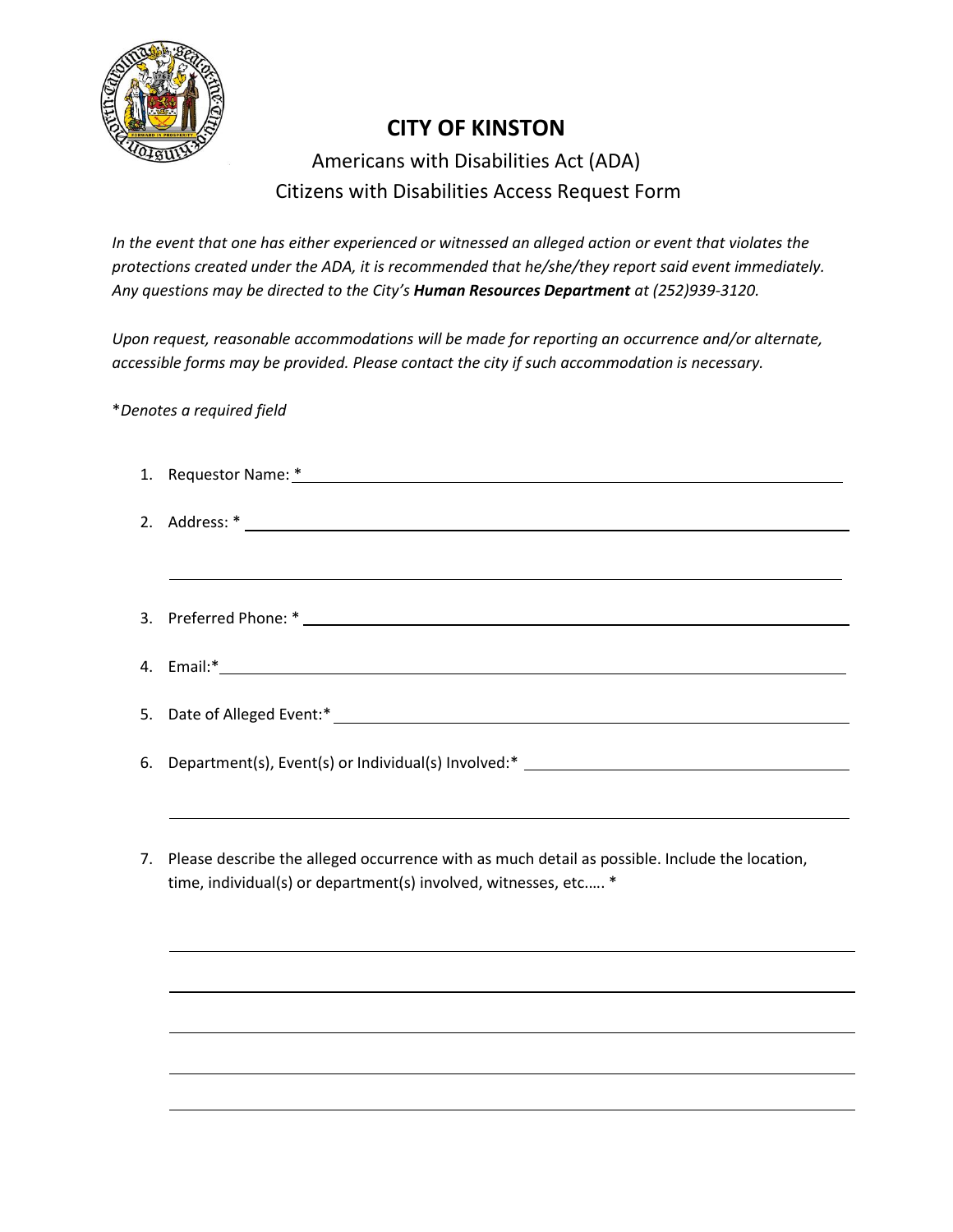| 8. | If the alleged occurrence involved an event, service, program or activity planned in advance by<br>the City, was the request that reasonable accommodations for accessibility be made?* |
|----|-----------------------------------------------------------------------------------------------------------------------------------------------------------------------------------------|
|    | $\bigcirc$ No                                                                                                                                                                           |
|    | $\bigcirc$ Yes                                                                                                                                                                          |
| 9. | If an accommodation request was filed, what was the outcome?*                                                                                                                           |
|    |                                                                                                                                                                                         |
|    |                                                                                                                                                                                         |
|    |                                                                                                                                                                                         |
|    |                                                                                                                                                                                         |
|    |                                                                                                                                                                                         |
|    | 10. Is there any additional information that the city should be made aware of?*                                                                                                         |
|    |                                                                                                                                                                                         |
|    |                                                                                                                                                                                         |
|    |                                                                                                                                                                                         |
|    |                                                                                                                                                                                         |
|    | ,我们也不能在这里的时候,我们也不能会在这里,我们也不能会在这里的时候,我们也不能会在这里的时候,我们也不能会在这里的时候,我们也不能会在这里的时候,我们也不能                                                                                                        |
|    | The following section should only be completed if the Requestor and the reporting individual is not the                                                                                 |
|    | same individual. Please skip questions 11-15 if this does not apply to you.                                                                                                             |
|    |                                                                                                                                                                                         |
|    |                                                                                                                                                                                         |
|    |                                                                                                                                                                                         |